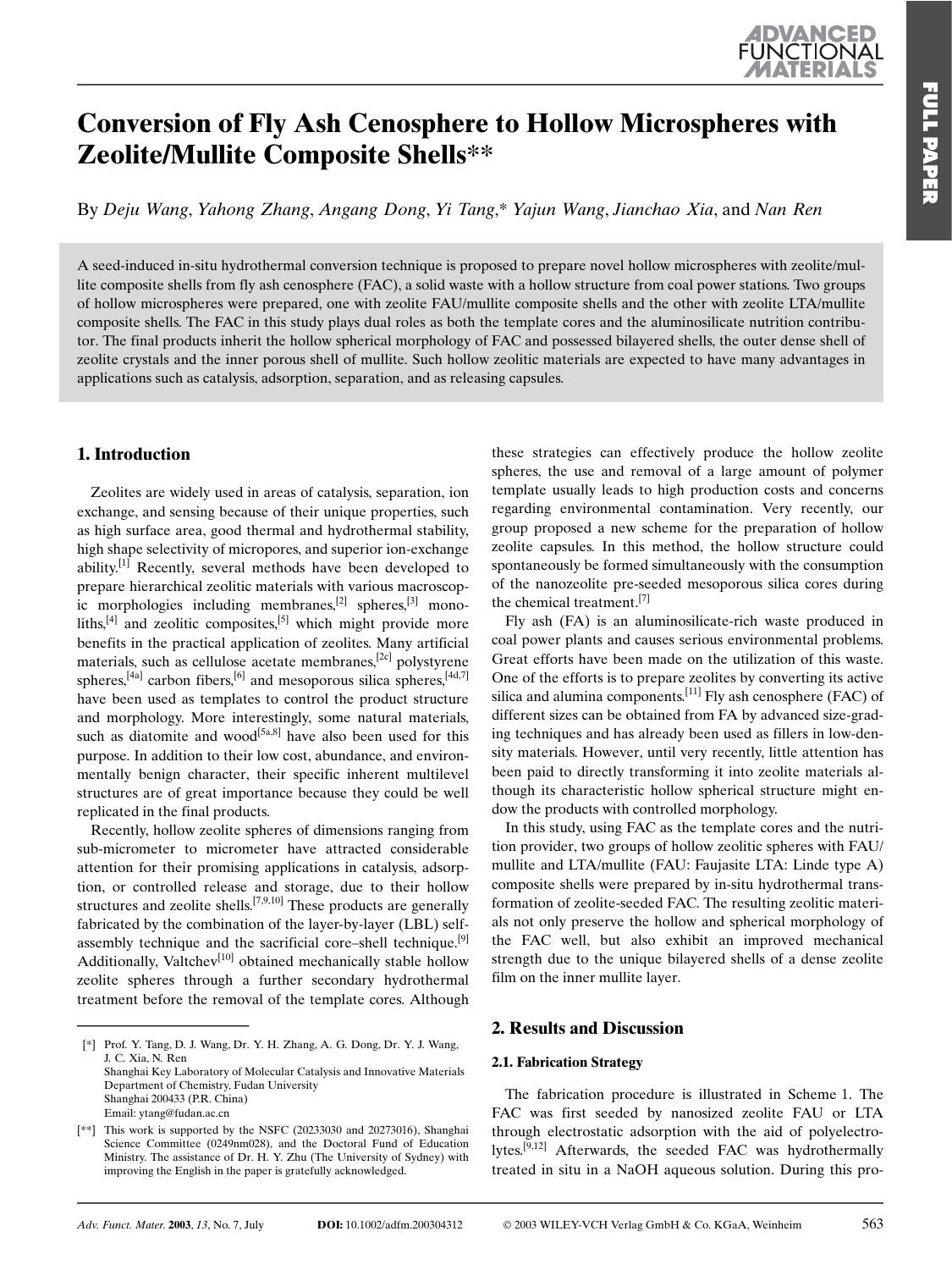



Scheme 1. Procedures for the conversion of FAC to hollow zeolite/mullite.composite microspheres by seed-induced in-situ hydrothermal conversion.

cess, the active aluminosilicate species were gradually extracted out from the FAC shells and transformed into the outer dense zeolite layers under the induction of the zeolite seeds, whereas the inert mullite crystals were left forming the inner porous shells. The unique composite shells should endow the products the improved mechanical strength in addition to the general characteristics of hollow zeolite spheres. Using the size-selected FAC as raw materials, the hollow zeolitic spheres with sizes ranging from tens to hundreds of micrometers could be prepared. Moreover, this method is one of the most convenient and environmentally benign approaches for the preparation of hollow zeolitic spheres, since the template core removing process employed in most of the previous strategies was avoided.

#### 2.2. Characterization of FAC and the Zeolite Seeds

Scanning electron microscopy (SEM) was used to characterize the structure and morphology of the original FAC. The sieved FAC has a spherical morphology with a diameter of 50-80 µm (Fig. 1A). Its hollow structure can be clearly observed from the SEM image of the broken FAC (Fig. 1B). The thickness of its dense shell is within a range from 2 to 4 um. The X-ray powder diffraction (XRD) pattern (Fig. 2A) indicates that the FAC contains the crystalline phases of mullite and a small amount of  $\alpha$ -quartz in addition to the main amorphous glassy phase.

The XRD patterns in Figure 3 clearly show that the prepared seeds are pure zeolite FAU and LTA crystals, respectively. SEM images indicate that the sizes of the zeolite FAU and LTA seeds are in the ranges of 50–100 nm (Fig. 4A) and 80– 240 nm (Fig. 6A), respectively. The colloidal suspension of the above seeds are stable for several weeks at a ca. pH 10.



Fig. 1. SEM images of the sieved FAC (A) and a broken FAC particle (B).



Fig. 2. XRD patterns of the original FAC (A) and the composite microspheres of FAU/mullite (B), LTA/mullite with hybrid FAU crystals (C) and LTA/mullite (D). (F, A, M, and Q in the figure represent the diffraction peaks of FAU, LTA, mullite and  $\alpha$ -quartz, respectively.)



Fig. 3. XRD patterns of the zeolite seeds FAU (A) and LTA (B).



Fig. 4. SEM images of the surface of zeolite FAU-seeded FAC (A), the resulting FAU/mullite spheres at low (B) and high (C) magnifications, and the bilayered shells from the cross-section view (D).

#### 2.3. The Hollow FAU/Mullite Composite Microspheres

Figure 4 shows the SEM images of the zeolite FAU-seeded FAC and the final products after a hydrothermal treatment at  $100^{\circ}$ C for 2 days. A homogeneous coating of zeolite FAU

564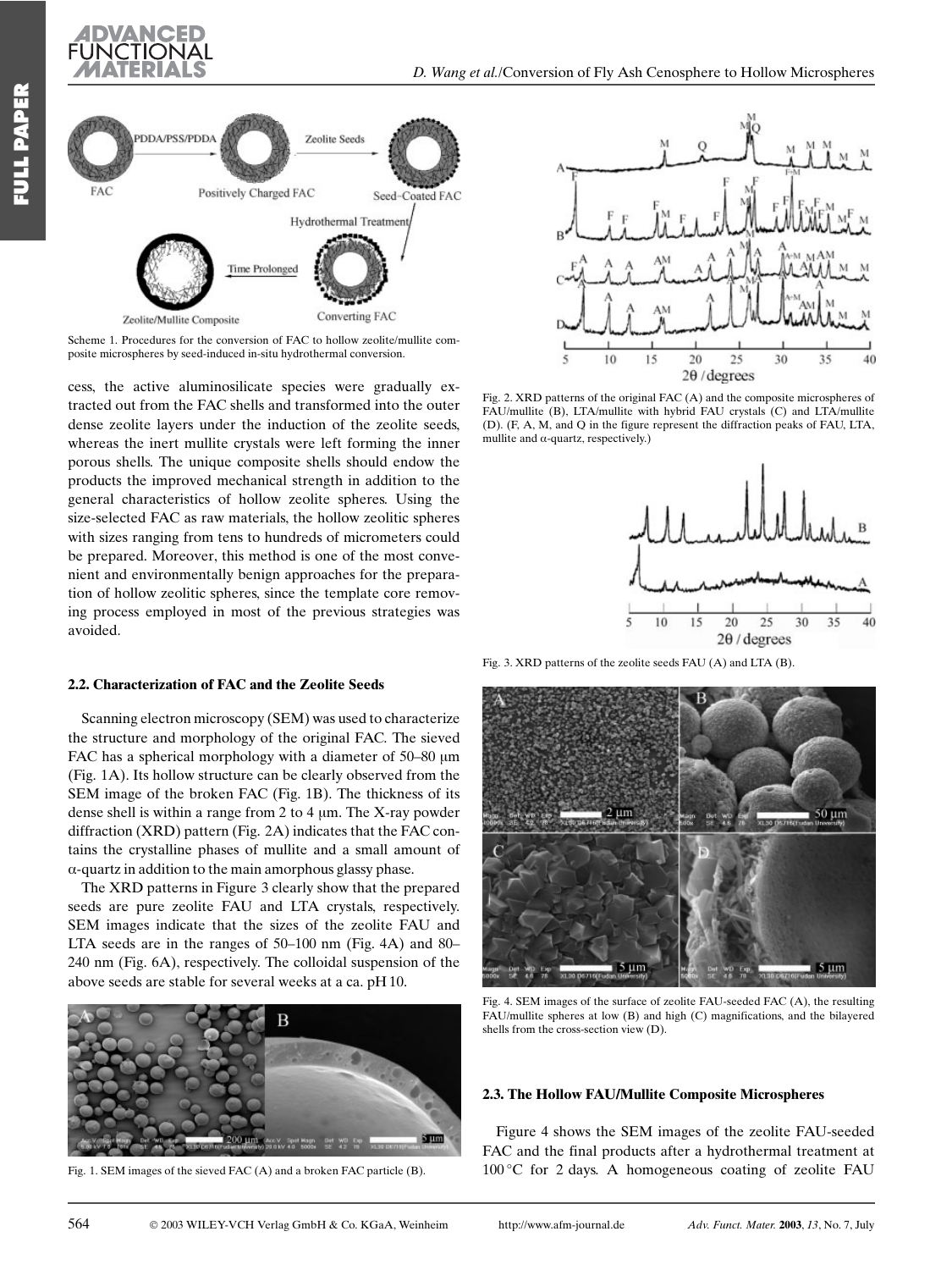seeds can be formed on the FAC after one cycle adsorption of FAU seeds with the aid of the polyelectrolytes (Fig. 4A). After the hydrothermal treatment, almost all of the products retained the initial spherical morphology of FAC (Fig. 4B), and the predeposited zeolite FAU seeds on the surface of FAC grew into octahedral crystals of  $1-2 \mu m$ , which covered the shells completely (Fig. 4C). The XRD patterns of the products (Fig. 2B) confirm the formation of zeolite FAU crystals and the disappearance of the amorphous glassy phase and part of quartz; meanwhile no obvious changes in the mullite peaks are observed compared with the original FAC pattern (Fig. 2A). The SEM images indicate that the final hollow spheres possess bilayered shells, an outer layer of compact zeolite and an inner layer of rod-like mullite crystals (Fig. 4D). Because no additional silica and alumina constituents were added into the synthesis system, the zeolite growth must depend on the consumption of the "nutrients" in the FAC. It appears that the amorphous glassy phase and part of  $\alpha$ -quartz in the FAC shells (Fig. 1B) were leached out in the hot alkaline solution and fed into the growth of the outer continuous FAU zeolite shells under the induction of the FAU seeds, leaving the rod-like mullite crystals as the inner porous shells (Fig. 4D). These facts also indicate that mullite is an inert component which can barely be converted under the experimental conditions, while  $\alpha$ -quartz can be slowly dissolved and converted to zeolite.<sup>[11]</sup> The infrared (IR) spectra of the samples were measured as illustrated in Figure 5. The vibration band in the range of  $900-1200$  cm<sup>-1</sup> is attributed to characteristic T-O  $(T = Si \text{ or } Al)$  asymmetric stretching vibration of zeolite framework, and this confirms the existence of zeolite in the products (Fig. 5B). The Si/Al ratio of FAU was calculated to be ca. 1.2 from the shifting of the band at 757 cm<sup>-1</sup>, according to the method in literature.<sup>[13a]</sup>

#### 2.4. The Hollow LTA/Mullite Composite Microspheres

We have also attempted to prepare hollow spheres with zeolite LTA/mullite shells using zeolite LTA seed under similar experimental conditions. A uniform

LTA seeds laver could be deposited on the surface of FAC after electrostatic adsorption with the aid of polyelectrolytes (Fig. 6A). Although the obtained products still retain the hollow coreshell structure after hydrothermal treatment (Fig. 6B), the zeolite crystals on the sphere surface exist in two different morphologies, cubic and octahedral (Fig. 6C). The intergrown cubic crystals occupy a large proportion and form the dense zeolite shells. while the octahedral crystals disperse discretely on the outer surface. The XRD pattern (Fig. 2C) suggests that these two kinds of crystals can be attributed to zeolite LTA and FAU, respectively. According to their dif-



Fig. 5. IR spectra of the FAC  $(A)$ , the resulting FAU/mullite spheres  $(B)$ , and LTA/mullite spheres with (C) and without (D) hybrid FAU crystals.

fraction peak intensities (Fig. 2C), the former zeolite in a cubic phase is the main composition. The formation of a small amount of zeolite FAU could be due to the fact that the  $SiO<sub>2</sub>/$  $Al_2O_3$  ratio in the FAC favors the formation of FAU under such synthesis conditions.

To prepare hollow zeolite/mullite spheres with pure zeolite LTA phase, additional alumina species were added to the synthesis solution to adjust the  $SiO_2/AI_2O_3$  ratio of the synthesis system. As anticipated, the hollow microspheres with intergrown cubic zeolite LTA shells were obtained (Figs. 6D,E) after hydrothermally treating the zeolite LTA seeded FAC in the aqueous solution with a molar composition of 9:1:250 NaOH/NaAlO<sub>2</sub>/H<sub>2</sub>O at 100 °C for 2 days. From its XRD pattern (Fig. 2D), only the diffraction peaks of zeolite LTA phase



Fig. 6. SEM images of the surface of zeolite LTA seeded FAC (A), the resulting LTA/mullite spheres with (B,C) and without (D.E) hybrid FAU crystals at low and high magnifications, respectively, and the cross-section of the LTA/mullite sphere shell (F). The arrows in (C) indicate the octahedral FAU crystals.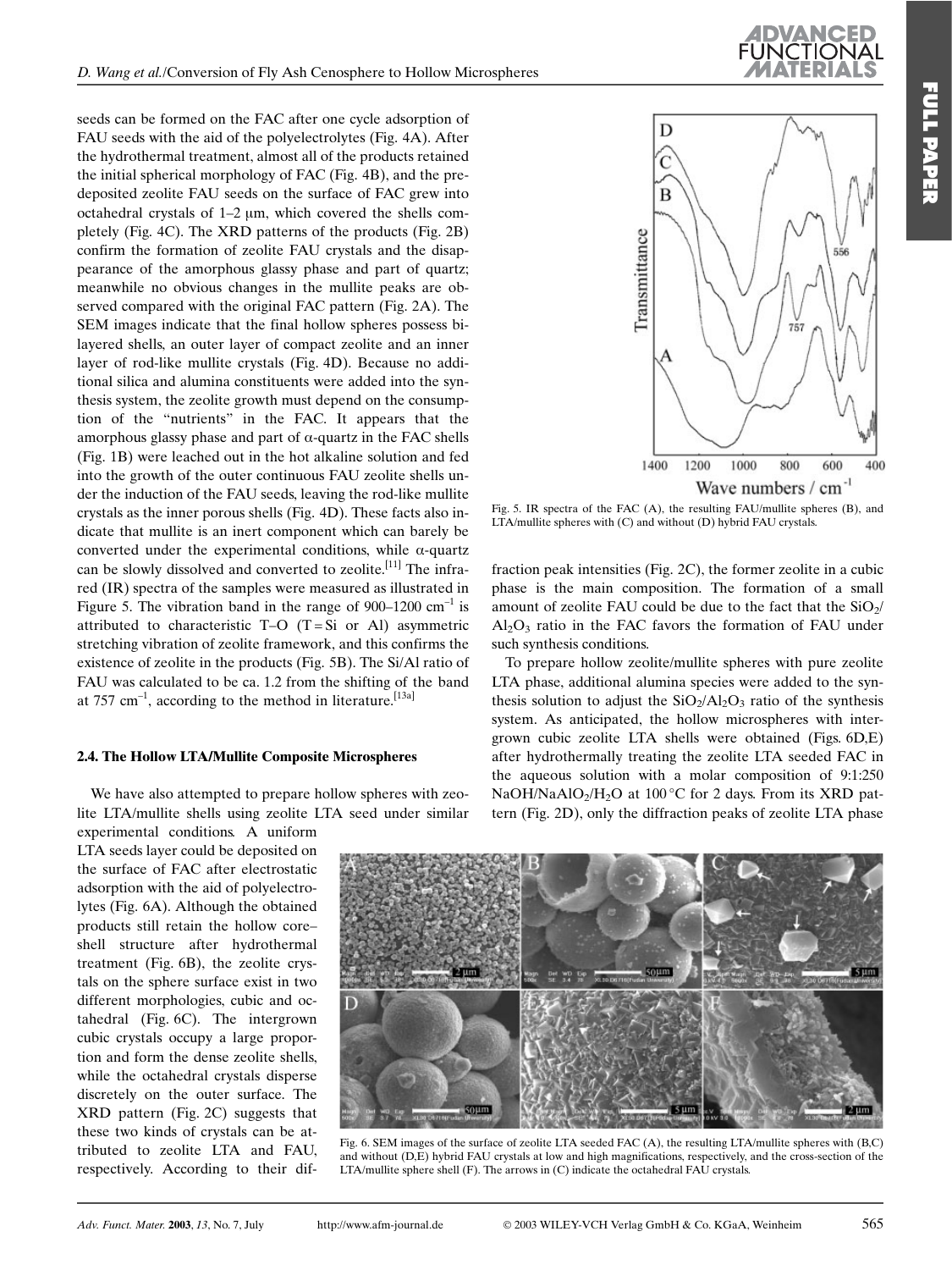

are observed besides the inherited mullite phase. Similar to the FAU/mullite spheres, the products also possess bilayered shells except for the dense zeolite LTA films as the outer shells (Fig. 6F). The existence of zeolite LTA phase in the product is also confirmed by IR spectroscopy (Figs. 5C,D), and a Si/Al ratio of 1.0 is derived by comparing its vibration at 556 cm<sup>-1</sup> with the data reported in the literature.[13b]

#### 2.5. Effects of the Treatment Conditions

The zeolite seeds coated on the FAC play a crucial induction role in the formation of the hollow zeolite/mullite composite spheres. When the unseeded FAC was treated in the same conditions, zeolite GIS rather than FAU/mullite or LTA/mullite was produced. If the FAC was seeded with small amount of zeolite seeds, only a discontinuous zeolite layer formed on the outer surface. The continuity difference of the zeolite layers with the change of seeding amount can be clearly observed from the difference of the pictures of Figure 6E and Figure 7B. The latter clearly shows that a discontinuous LTA zeolite layer with many voids (Fig. 7B) was formed when the FAC with a small amount of LTA seeds (Fig. 7A) was used as the starting materials.



Fig. 7. SEM images of the FAC surface coated with a small amount of zeolite LTA seeds (A) and the resulting LTA/mullite spheres at high magnification (B).

Additionally, the aging before the crystallization and the shaking during the crystallization are other two important factors affecting the quality of the final products. It is found that some FAC particles were not completely converted into the hollow zeolite/mullite spheres without aging and shaking. This could be attributed to the fact that the zeolite-seeded FAC tends to float on the surface of the synthesis solution due to its hollow structure and low density, leading to the inhomogeneous soaking and reaction of the FAC.

#### 2.6. Mechanical Stability and Adsorption Properties

It is predicted that the obtained hollow zeolite/mullite spheres should have improved mechanical strength because of their novel zeolite/mullite bilayered shell structure. Sonication treatment was applied to test the stability of the products. The products were sonicated for 10 min using a bath-type sonicator (frequency = 50 kHz, 120 W) and then assayed by SEM. It was found from multiple SEM images that over 90 % of the spheres

remained intact after sonication (see Figs. 8A,C), and the dense intergrown zeolite membranes on the outer shells were also well-maintained, as shown in the SEM images at high magnification (Figs. 8B,D).



Fig. 8. SEM images of the FAU/mullite spheres (A,B) and LTA/mullite spheres  $(CD)$  after sonication treatment for 10 min

The texture properties of the FAU/mullite products were characterized by  $N_2$  adsorption-desorption isotherms (Fig. 9). A strong adsorption as type-I isotherm at low relative pressure and a hysteresis loop at higher relative pressure of  $P/P_0 > 0.45$ 



Fig. 9. Nitrogen adsorption-desorption isotherms of the hollow FAU/mullite composite spheres. The inset shows the pore size distribution calculated from the adsorption branch of the isotherm using the BJH method.

were observed for the final product. The strong adsorption at low relative pressure is due to micropores, and the hysteresis indicates the existence of mesopores in the products. The Brunauer-Emmet-Teller (BET) specific surface area and the micropore volume (by *t*-plot method of Lipens and de Boer<sup>[14]</sup>) of the FAU/mullite composite products are 330  $m^2 g^{-1}$  and  $0.14 \text{ cm}^3 \text{ g}^{-1}$ , respectively, while the surface area of the original FAC is below 1.0  $m^2 g^{-1}$  and that of the FAU seeded FAC prior to the hydrothermal treatment is 3.5  $m^2 g^{-1}$ , implying that zeolites in the FAU/mullite composite products mainly come from the conversion of the FAC. The corresponding Barrett-Joyner-